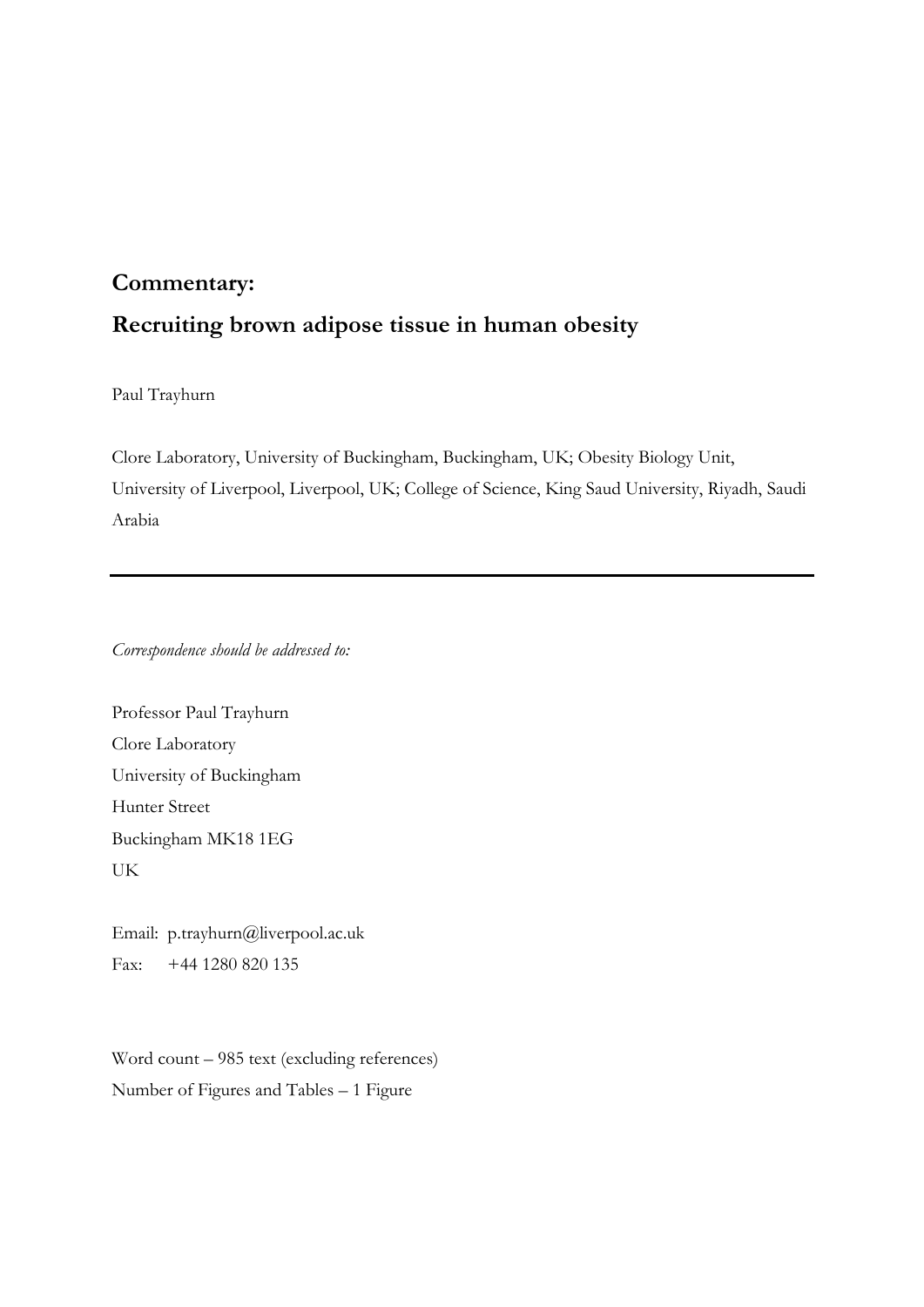Obesity remains a major biomedical challenge with the associated diseases, particularly insulin resistance and type 2 diabetes, imposing a substantial and increasing burden on healthcare systems. In the US, one-third of adults are classed as obese (BMI  $\geq$ 30), while in the UK, which has one of the highest incidence rates in Europe, 25% are obese. Conceptually, the treatment of obesity is simple: energy expenditure must exceed energy intake. In the late 1970's it was proposed, primarily from studies on rats and mice, that reduced expenditure on adaptive heat production (thermogenesis) associated with a specialised fat tissue – brown adipose tissue (BAT) – is central to the development of obesity. Correspondingly, for a period stimulation of heat production in BAT was seen as a potential therapeutic route for reversing obesity and there was a search for agents that would stimulate the activity of the tissue.

In the four centuries following its identification different roles were attributed to BAT, but in the early 1960's the tissue was firmly identified as a thermogenic organ generating heat through non-shivering mechanisms. Heat is produced by dissipation of the proton gradient across the mitochondrial inner membrane, resulting in the uncoupling of oxidative phosphorylation (1). This process, critically dependent on the mitochondrial uncoupling protein UCP-1, is stimulated by noradrenaline from the sympathetic innervation acting through  $\beta_3$ adrenoceptors (1). The concept that BAT is not only a thermoregulatory organ, but is also implicated in the regulation of energy balance with reduced thermogenesis (cold- and dietinduced) leading to obesity, emerged through studies on obese mice and from overfeeding experiments on rats given a cafeteria diet (2). There was little progress, however, in the application of this perspective to human obesity and interest in BAT waned. This was despite evidence in the 1980s for the presence of UCP-1 and a capacity for the activation of the tissue in adults (3).

A renaissance of interest in BAT was catalysed in the late 2000's following the putative identification of multiple sites of the tissue in adult humans from investigations utilising fluorodeoxyglucose positron emission tomography (FDG-PET) (4). A combination of FDG-PET and the detection of UCP-1 in the same areas resulted in the definitive identification of BAT in many adults (5-6). Further FDG-PET studies demonstrated that BAT activity is inversely related to BMI, being lower in the obese than the lean and declining in older subjects (7-9). Insulin stimulates glucose uptake into BAT in humans and acute cold exposure activates the tissue, as in rodents (6; 10-12). Prolonged intermittent cold exposure, tantamount to coldacclimation, has been shown to lead to the recruitment of BAT in young, lean subjects (13-15). In contrast, only a limited increase in BAT metabolic activity was evident in patients with type 2 diabetes, these individuals also being overweight and older than those in other studies (16). It has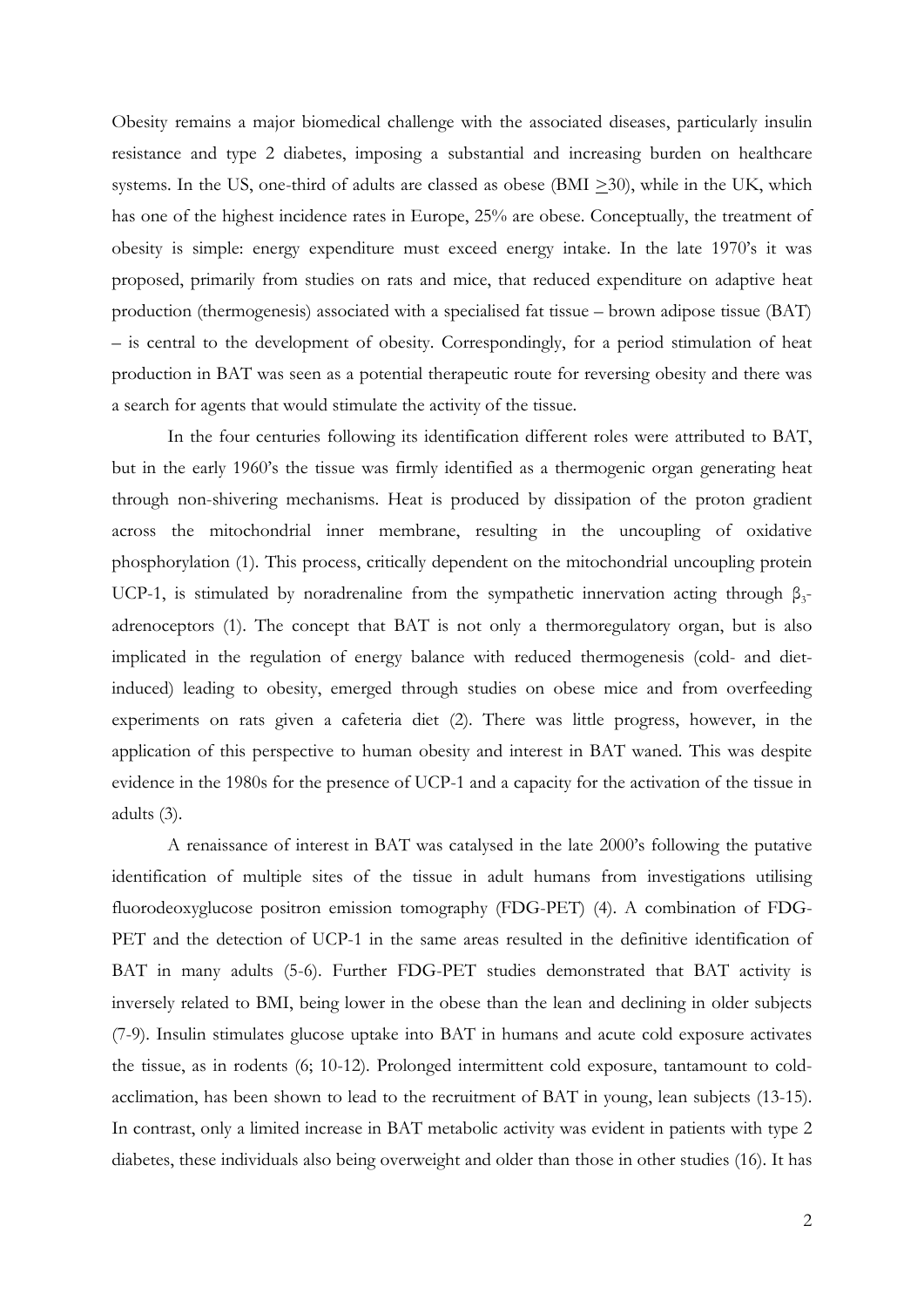therefore been unclear whether BAT is inducible in the obese, particularly of an older age, with a resultant enhancement of non-shivering thermogenesis. This is, of course, central to the proposition that BAT is a rational target for the treatment of obesity.

Whether BAT can be recruited in obese humans has been directly addressed in a paper by Hanssen *et al* in this issue of *Diabetes* (17). The authors used FDG-PET to assess glucose uptake into presumptive BAT and white fat depots in a group of obese subjects before and after short-term 'cold-acclimation'. Cold–acclimation, amounting to exposure to 14-15°C for up to 6 h per day over 10 days, resulted in increased glucose uptake in BAT in 6 of the 10 subjects studied in which the tissue was evident. BAT was also induced by cold-acclimation in a subject where activity was previously absent. As in other studies, BAT activity was inversely related to age, both before and following cold-acclimation. There was, however, no significant relationship with percent body fat (though an inverse trend was evident). In contrast to BAT, coldacclimation did not increase glucose uptake into subcutaneous and visceral white fat depots implying that 'browning' had not occurred (or that brite/beige adipocytes are of limited physiological significance). With skeletal muscle, uptake was significantly increased in the triceps brachii, though not in the scalene muscle, and increased translocation of GLUT4 to the sarcolemma was apparent.

Interestingly, the recruitment of BAT during cold-acclimation was not associated with any elevation in total energy expenditure, nor in non-shivering thermogenesis. This may be a consequence of the modest increases in BAT observed, perhaps reflecting the limited acclimation stimulus that can be imposed on humans, or indicate that the tissue is only a minor contributor to expenditure in adults. The mean BMI of the subjects studied was 32.9, the highest being 36.8, and whether BAT can be recruited in the severely obese is an open question, particularly in the face of tissue hypoxia. Increased glucose uptake in BAT in obese subjects following prolonged cold exposure should impact on glucose homeostasis (plasma glucose is reduced in the cold) and prevent induction of the obesity-associated insulin resistance. Indeed, mouse studies have indicated that brown fat is a major organ in glucose disposal and important in relation to insulin sensitivity, as well as being implicated in triglyceride clearance (18-19).

A key role for BAT in metabolic regulation, particularly during or following cold exposure, suggests that a lack of the tissue/reduction in its activity, could play a role in the metabolic syndrome as well as in obesity (18-19). BAT has certainly re-emerged as a therapeutic target in obesity, and the strategy of utilising selective  $\beta_3$ -adrenoceptor agonists has met with some recent success (20). Alternative approaches have also been considered, including potentiation of the induction of brite/beige adipocytes, BAT transplantation and stem cell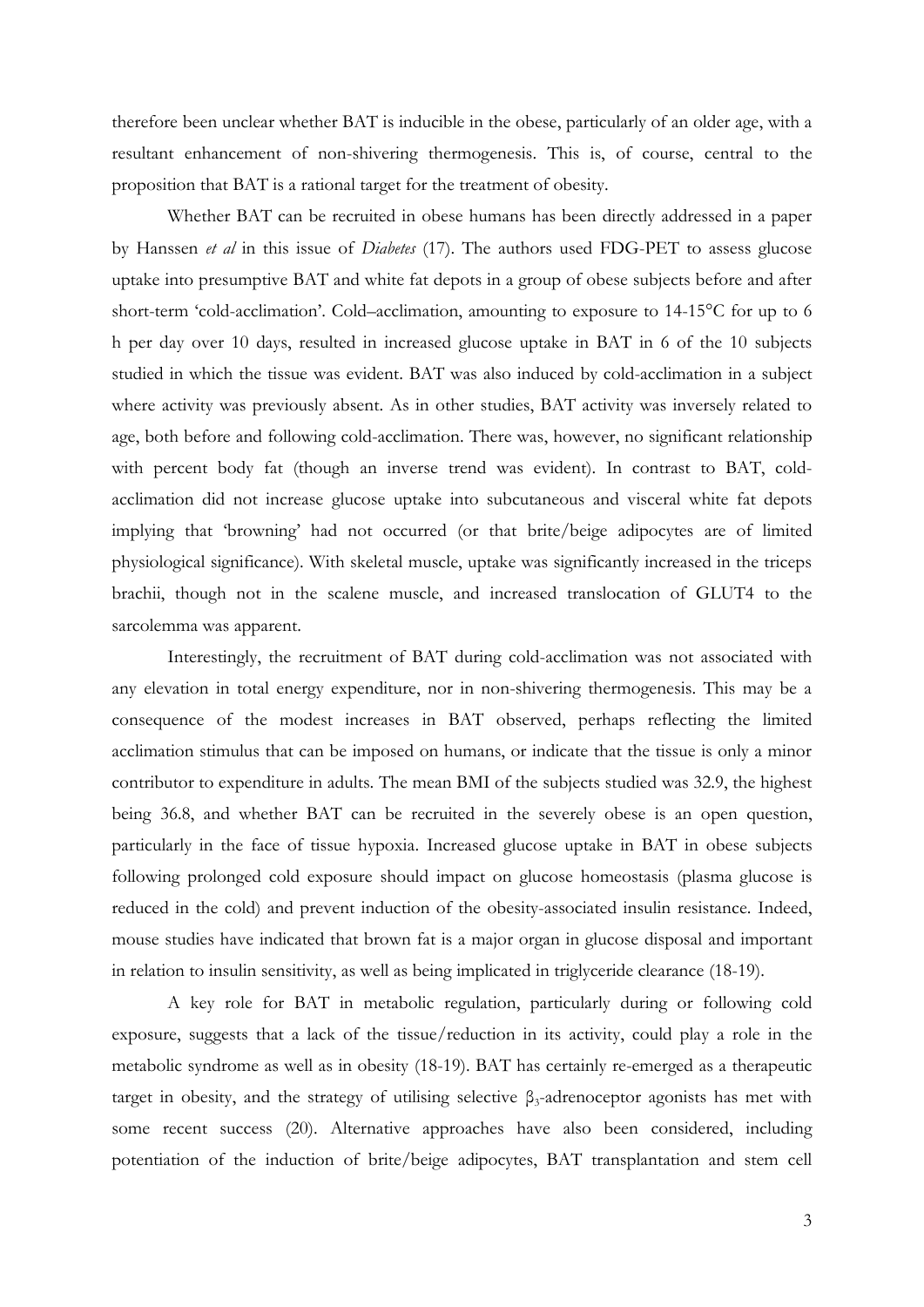therapy. Whether the more technically innovative strategies are at all feasible remains unclear. There is also uncertainty whether the expansion and activation of BAT, or browning of white fat depots, could ensure a sustained and sufficient impact on energy balance, and do so without raising cardiovascular concerns.

**Duality of interest.** No potential conflicts of interest relevant to this article were reported.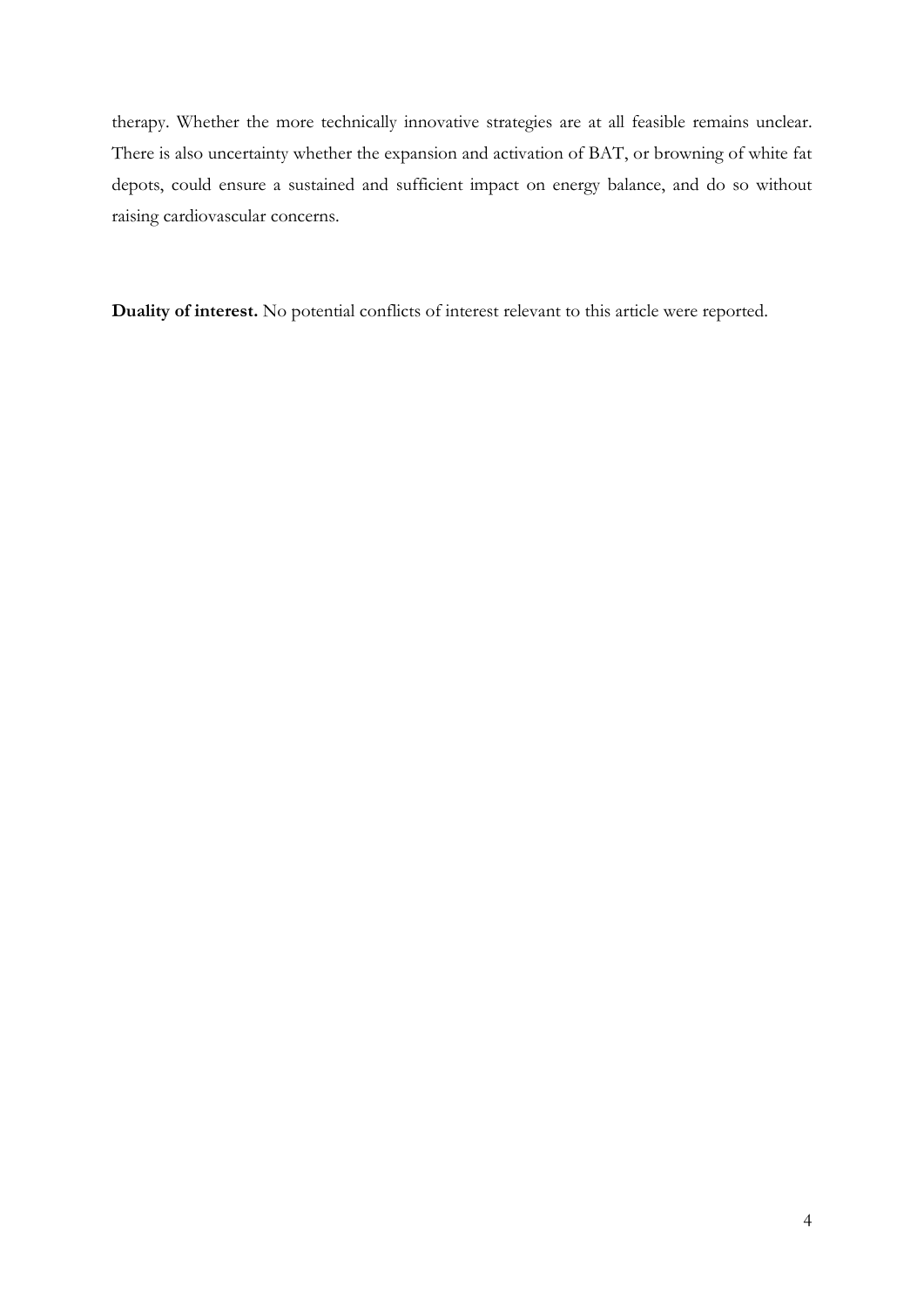## **References**

1. Cannon B, Nedergaard J. Brown adipose tissue: function and physiological significance. Physiol Rev 2004;84:277-359

2. Himms-Hagen J. Brown adipose tissue thermogenesis and obesity. Prog Lipid Res 1989;28:67- 115

3. Lean M, E, J. Brown adipose tissue in humans. Proc Nutr Soc 1989;48:243-256

4. Nedergaard J, Bengtsson T, Cannon B. Unexpected evidence for active brown adipose tissue in adult humans. Am J Physiol Endocrinol Metab 2007;293:E444-452

5. Cypess AM, Lehman S, Williams G, Tal I, Rodman D, Goldfine AB, Kuo FC, Palmer EL, Tseng YH, Doria A, Kolodny GM, Kahn CR. Identification and importance of brown adipose tissue in adult humans. N Engl J Med 2009;360:1509-1517

6. Virtanen KA, Lidell ME, Orava J, Heglind M, Westergren R, Niemi T, Taittonen M, Laine J, Savisto NJ, Enerback S, Nuutila P. Functional brown adipose tissue in healthy adults. N Engl J Med 2009;360:1518-1525

7. Pfannenberg C, Werner MK, Ripkens S, Stef I, Deckert A, Schmadl M, Reimold M, Häring H-U, Claussen CD, Stefan N. Impact of age on the relationships of brown adipose tissue with sex and adiposity in humans. Diabetes 2010;59:1789-1793

8. Yoneshiro T, Aita S, Matsushita M, Okamatsu-Ogura Y, Kameya T, Kawai Y, Miyagawa M, Tsujisaki M, Saito M. Age-related decrease in cold-activated brown adipose tissue and accumulation of body fat in healthy humans. Obesity 2011;19:1755-1760

9. Yoneshiro T, Aita S, Matsushita M, Kameya T, Nakada K, Kawai Y, Saito M. Brown adipose tissue, whole-body energy expenditure, and thermogenesis in healthy adult men. Obesity 2011;19:13-16

10. van Marken Lichtenbelt WD, Vanhommerig JW, Smulders NM, Drossaerts JM, Kemerink GJ, Bouvy ND, Schrauwen P, Teule GJ. Cold-activated brown adipose tissue in healthy men. N Engl J Med 2009;360:1500-1508

11. Orava J, Nuutila P, Lidell Martin E, Oikonen V, Noponen T, Viljanen T, Scheinin M, Taittonen M, Niemi T, Enerbäck S, Virtanen Kirsi A. Different metabolic responses of human brown adipose tissue to activation by cold and insulin. Cell Metab 2011;14:272-279

12. Ouellet V, Labbe SM, Blondin DP, Phoenix S, Guerin B, Haman F, Turcotte EE, Richard D, Carpentier AC. Brown adipose tissue oxidative metabolism contributes to energy expenditure during acute cold exposure in humans. J Clin Invest 2012;122:545-552

13. van der Lans AAJJ, Hoeks J, Brans B, Vijgen GHEJ, Visser M, xEb, lle GW, Vosselman MJ, Hansen J, XF, rgensen JA, Wu J, Mottaghy FM, Schrauwen P, van Marken Lichtenbelt WD.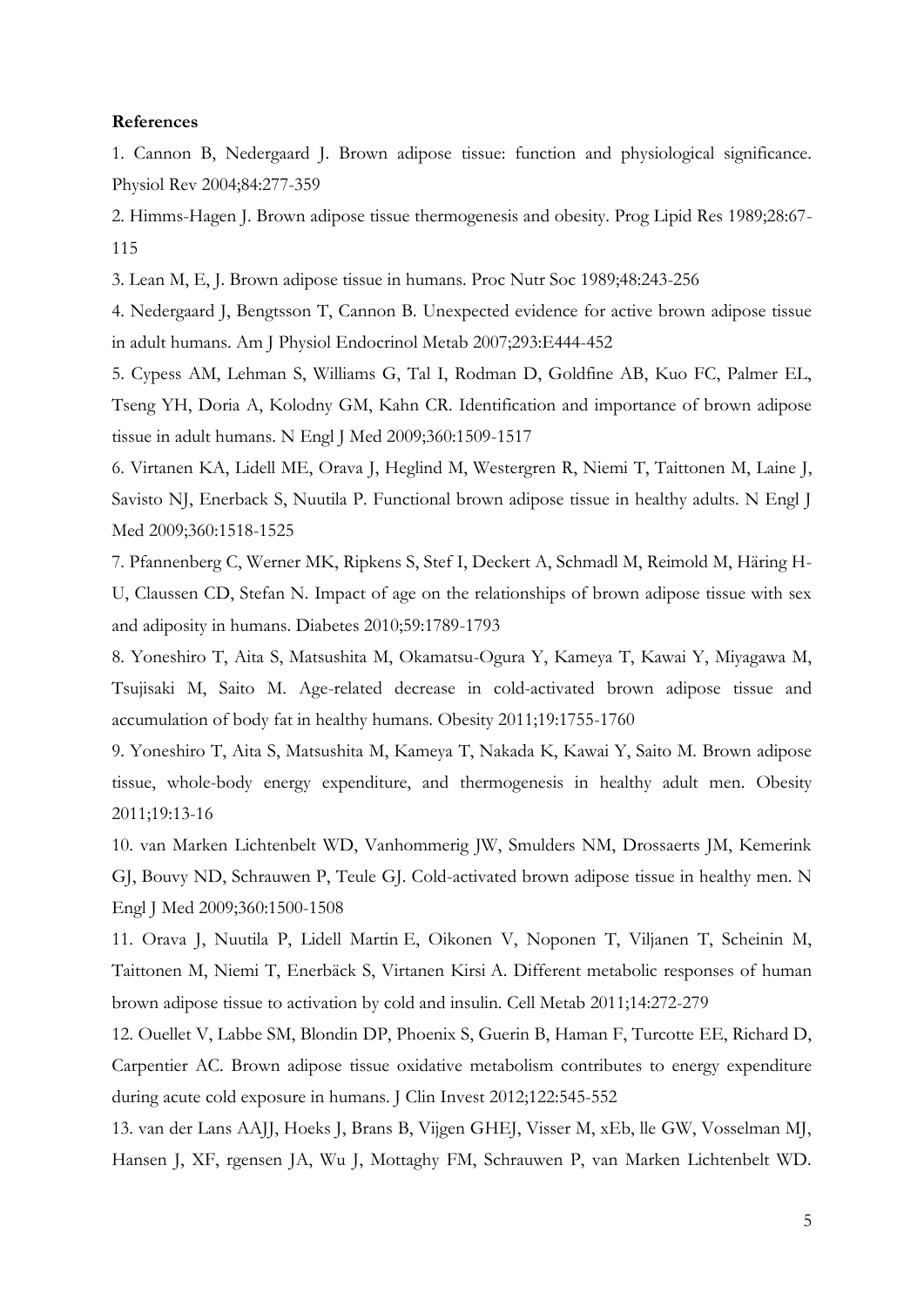Cold acclimation recruits human brown fat and increases nonshivering thermogenesis. J Clin Invest 2013;123:3395-3403

14. Lee P, Smith S, Linderman J, Courville AB, Brychta RJ, Dieckmann W, Werner CD, Chen KY, Celi FS. Temperature-acclimated brown adipose tissue modulates insulin sensitivity in humans. Diabetes 2014;63:3686-3698

15. Blondin DP, Labbe SM, Tingelstad HC, Noll C, Kunach M, Phoenix S, Guerin B, Turcotte EE, Carpentier AC, Richard D, Haman F. Increased brown adipose tissue oxidative capacity in cold-acclimated humans. J Clin Endocrinol Metab 2014;99:E438-446

16. Hanssen MJW, Hoeks J, Brans B, van der Lans AAJJ, Schaart G, van den Driessche JJ, Jorgensen JA, Boekschoten MV, Hesselink MKC, Havekes B, Kersten S, Mottaghy FM, van Marken Lichtenbelt WD, Schrauwen P. Short-term cold acclimation improves insulin sensitivity in patients with type 2 diabetes mellitus. Nat Med 2015;21:863-865

17. Hanssen MJ, van der Lans AA, Brans B, Hoeks J, Jardon KM, Schaart G, Mottaghy FM, Schrauwen P, van Marken Lichtenbelt WD. Short-term cold acclimation recruits brown adipose tissue in obese humans. Diabetes 2016; this issue

18. Bartelt A, Bruns OT, Reimer R, Hohenberg H, Ittrich H, Peldschus K, Kaul MG, Tromsdorf UI, Weller H, Waurisch C, Eychmuller A, Gordts PLSM, Rinninger F, Bruegelmann K, Freund B, Nielsen P, Merkel M, Heeren J. Brown adipose tissue activity controls triglyceride clearance. Nat Med 2011;17:200-205

19. Stanford KI, Middelbeek RJW, Townsend KL, An D, Nygaard EB, Hitchcox KM, Markan KR, Nakano K, Hirshman MF, Tseng Y-H, Goodyear LJ. Brown adipose tissue regulates glucose homeostasis and insulin sensitivity. J Clin Invest 2013;123:215-223

20. Cypess Aaron M, Weiner Lauren S, Roberts-Toler C, Elía Elisa F, Kessler Skyler H, Kahn Peter A, English J, Chatman K, Trauger Sunia A, Doria A, Kolodny Gerald M. Activation of human brown adipose tissue by a β3-adrenergic receptor agonist. Cell Metab 2015;21:33-38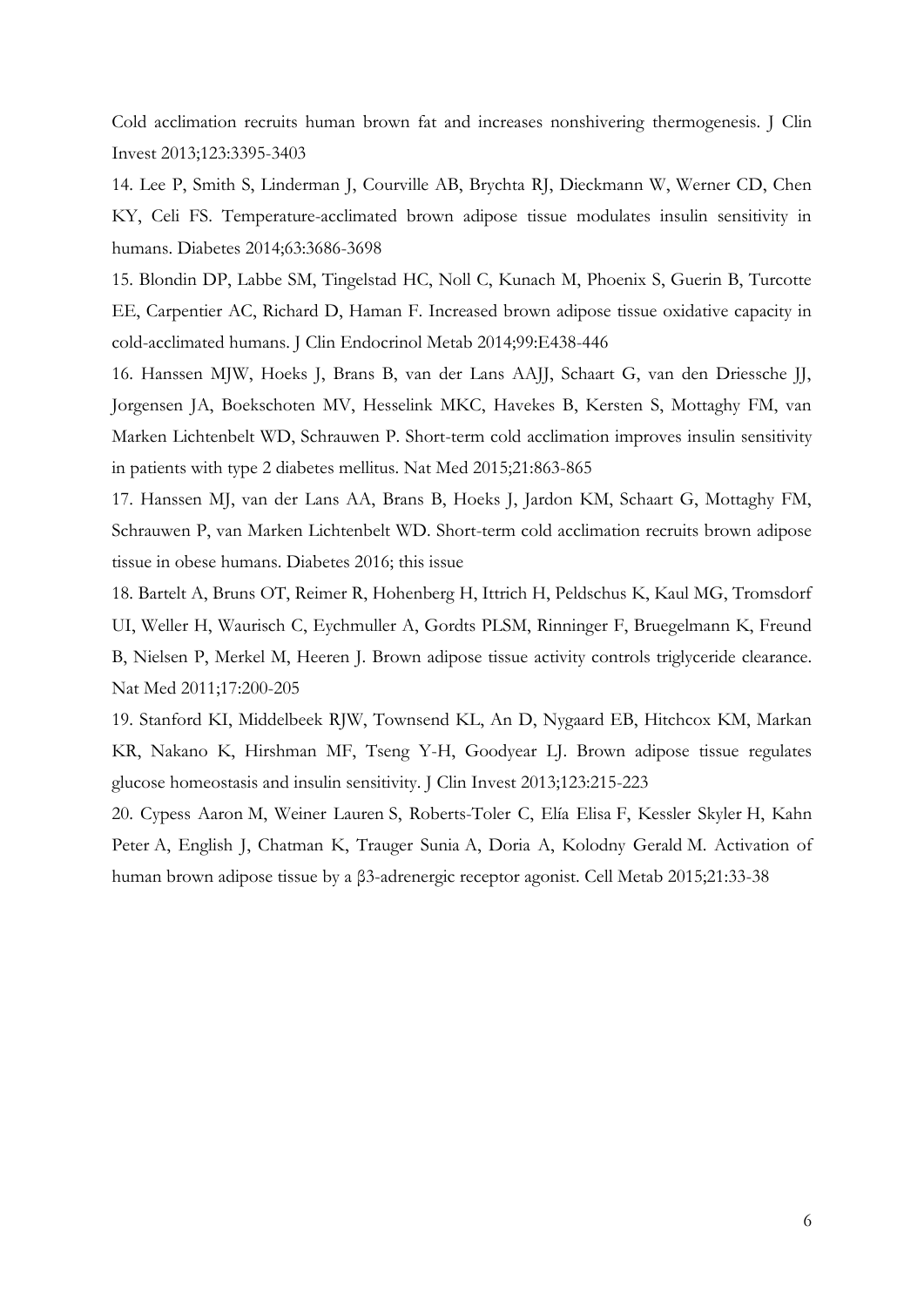## **Legend to Figure**

**Figure 1 -** Schematic of the key effects of cold-acclimation on the recruitment of brown adipose tissue. Cell proliferation is stimulated and there are multiple changes within the brown adipocyte, particularly increases in the number of mitochondria and the concentration of UCP1 in the mitochondria. Lipolysis, lipogenesis and glucose uptake are stimulated as part of extensive changes in substrate utilisation and cellular metabolism. SNS, sympathetic nervous system;  $\beta_3$ ,  $\beta_3$ adrenoceptor.